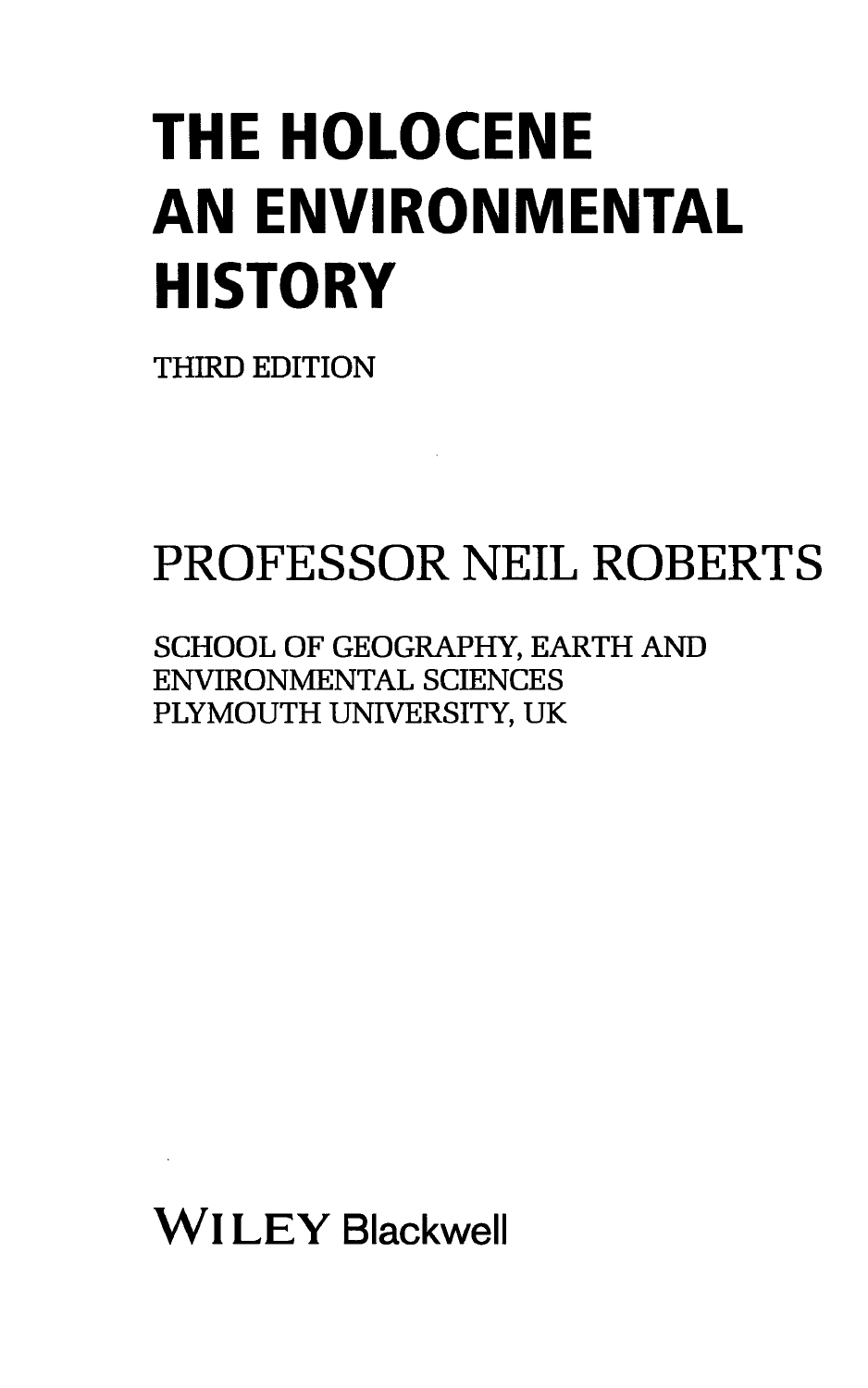## **Contents**

| <b>Technical boxes</b> |                                                                                 | viii        |
|------------------------|---------------------------------------------------------------------------------|-------------|
|                        | Preface to the third edition<br>Acknowledgements<br>About the companion website |             |
|                        |                                                                                 |             |
|                        |                                                                                 |             |
| 1                      | Introduction                                                                    | 1           |
|                        | Sources of information on past environments                                     | $\mathbf 2$ |
|                        | Nature and society                                                              | 5           |
|                        | The significance of the Holocene                                                | 6           |
|                        | References                                                                      | 7           |
| 2                      | <b>Reconstructing Holocene environments</b>                                     | 10          |
|                        | Dating the past                                                                 | 10          |
|                        | Historical and archaeological dating                                            | 11          |
|                        | Radiometric dating methods                                                      | 13          |
|                        | Dendrochronology and radiocarbon calibration                                    | 19          |
|                        | Other dating methods                                                            | 25          |
|                        | Conclusion                                                                      | 28          |
|                        | Palaeoecological techniques                                                     | 32          |
|                        | Pollen analysis                                                                 | 33          |
|                        | <b>Plant remains</b>                                                            | 40          |
|                        | Creatures great and small                                                       | 44          |
|                        | Freshwater and marine organisms                                                 | 46          |
|                        | Geological techniques                                                           | 47          |
|                        | Ice and ocean                                                                   | 51          |
|                        | Stable isotope analysis                                                         | 53          |
|                        | Geomorphology and climate                                                       | 55          |
|                        | Geo-archaeology                                                                 | 59          |
|                        | Modelling the past                                                              | 61          |
|                        | Models of environmental reconstruction                                          | 61          |
|                        | Computer model simulations                                                      | 64          |
|                        | Conclusion                                                                      | 66          |
|                        | <b>References</b>                                                               | 66          |
| 3                      | The Pleistocene prelude (>11700 Cal. yr BP)                                     | 83          |
|                        | Ice Age environments                                                            | 83          |
|                        | The glacial-interglacial cycle                                                  | 83          |
|                        | Understanding the causes of long-term climatic change                           | 88          |
|                        | The Last Glacial Maximum and after                                              | 92          |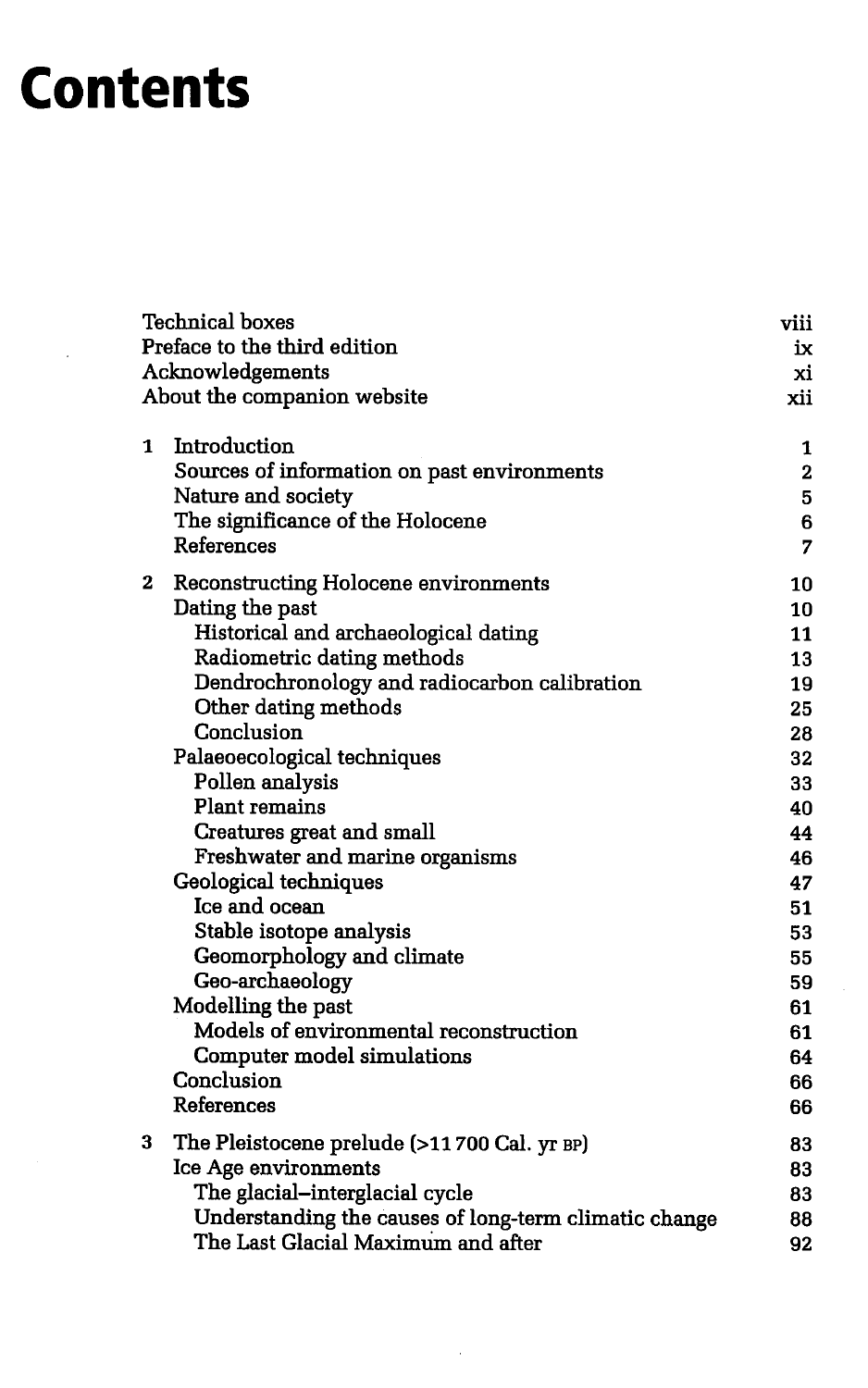## vi <sup>|</sup> Contents

|   | The terminal Pleistocene (15 000-11 700 Cal. yr BP)   | 96  |
|---|-------------------------------------------------------|-----|
|   | The Late Glacial in the North Atlantic region         | 96  |
|   | Terminal Pleistocene climatic oscillation: A globally |     |
|   | synchronous event?                                    | 102 |
|   | Adjustment of geomorphic systems                      | 105 |
|   | Human ecology at the end of the Pleistocene           | 107 |
|   | Megafaunal extinctions                                | 110 |
|   | References                                            | 115 |
| 4 | Early Holocene adaptations (11700–6000 Cal. yr BP)    | 128 |
|   | Changes in the physical environment                   | 128 |
|   | Ice sheets and sea levels                             | 128 |
|   | Human adaptations to coastal environments             | 131 |
|   | Lake ontogeny and soil development                    | 135 |
|   | The return of the forests                             | 140 |
|   | Europe                                                | 140 |
|   | <b>Eastern North America</b>                          | 142 |
|   | Dry Mediterranean woodland                            | 144 |
|   | <b>Tropical forests</b>                               | 145 |
|   | Factors affecting forest re-advance                   | 146 |
|   | The ecology of Mesolithic Europe                      | 151 |
|   | The early Holocene in the tropics                     | 154 |
|   | Saharan palaeoecology                                 | 155 |
|   | Early Holocene climates: Pattern and process          | 158 |
|   | Conclusion                                            | 165 |
|   | References                                            | 167 |
| 5 | The first farmers                                     | 178 |
|   | Agricultural origins                                  | 178 |
|   | Southwest Asia                                        | 179 |
|   | China and South Asia                                  | 184 |
|   | Mesoamerica                                           | 186 |
|   | Tropical domesticates                                 | 190 |
|   | Independent innovation or diffusion?                  | 193 |
|   | The role of environmental change in early agriculture | 194 |
|   | Early agricultural impacts                            | 199 |
|   | European agricultural dispersals                      | 201 |
|   | Ecological consequences of early European agriculture | 204 |
|   | Conclusion                                            | 207 |
|   | <b>References</b>                                     | 208 |
| 6 | The taming of nature (6000-1000 Cal. yr BP)           | 217 |
|   | Introduction                                          | 217 |
|   | Changes in the natural environment                    | 219 |
|   | Climate and vegetation                                | 219 |
|   | The origin and development of blanket mires           | 228 |
|   | <b>Coasts and rivers</b>                              | 232 |
|   |                                                       |     |